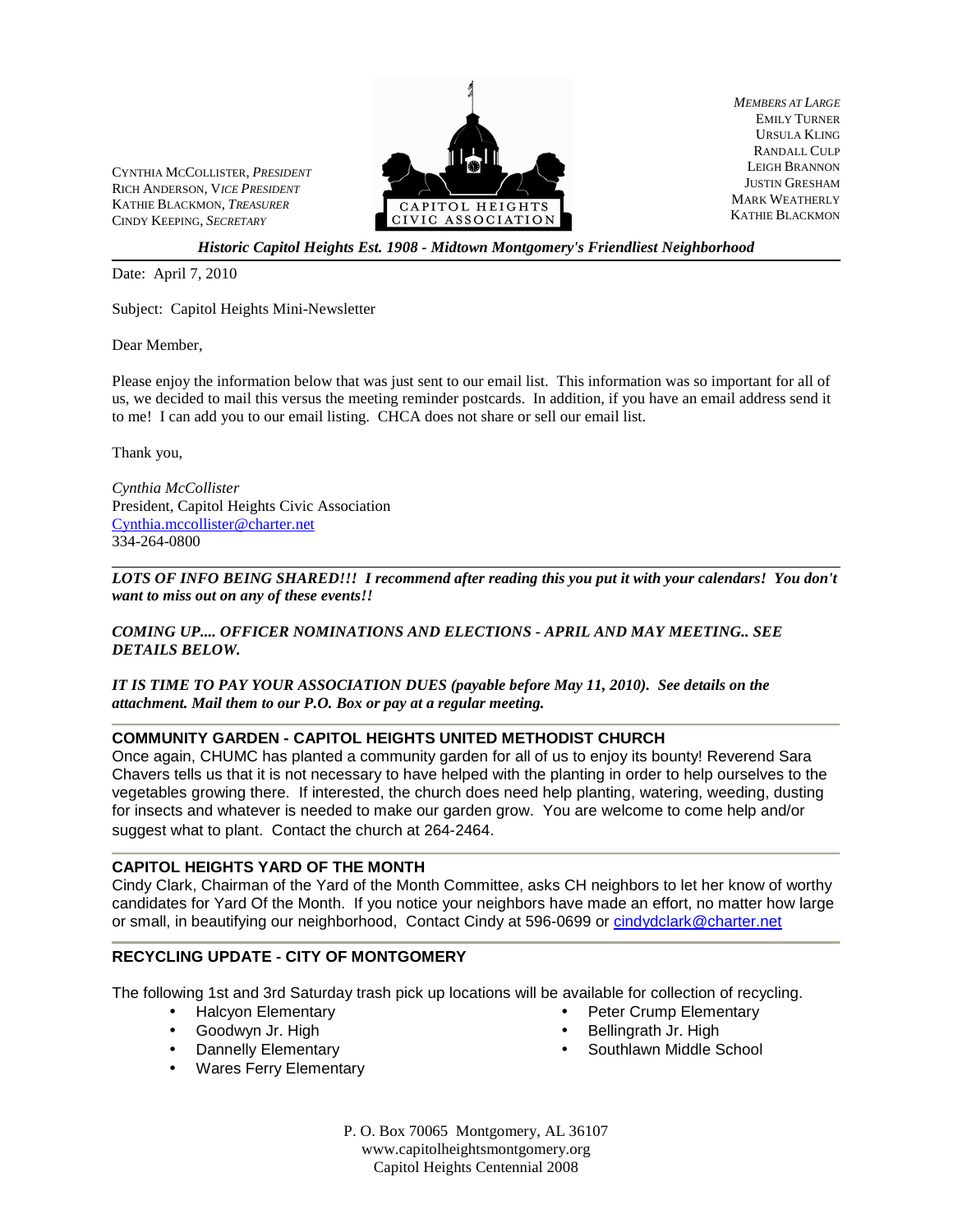Place your aluminum, paper and cardboard **only** in a bag and deliver to one of these drop off points between 9 am - 2:00 pm.

Also available for recycling drop off at any time: **McInnis Recycling Center** 4341 Norman Bridge Road and **Mount Scrap Material Company** 824 North Decatur Street

FOR INFORMATION CALL 241-2925

## **NEW RECYCLING DROP-OFF LOCATIONS**

In addition to the Saturday Recycling Pickup Points, Montgomery Clean City Commission, Mount Scrap Materials, Inc. and JB Waste Connection have added recycling containers to the following locations in Montgomery:

- Garrett Elementary School
- Capitol Heights Jr. High School
- Maggie Street Baptist Church
- Bellingrath Jr. High School
- McKee Elementary School
- Floyd Middle magnet School
- Jefferson Davis high School
- Frazer Memorial United Methodist Church

The Mount Scrap recycling containers will be designated for newspaper and magazines only.

The JB Waste Connection recycling containers will be mixed recycling.

At some point the containers will be labeled with directions.

These containers will be available for recycling drop-off at any time.

For more information, contact Montgomery Clean City Commission at 241-2175.

## **CAPITOL HEIGHTS ANNUAL NEIGHBORHOOD YARD SALE - SATURDAY, APRIL 10TH - 8AM TO 2PM**

Here's wishing you good sales! The weather forecast is in our favor! So spread the word and invite everyone you know to visit our neighborhood yard sale. We had a wonderful turnout last year and hope to repeat that this year.

### **CIA SPRING CONCERT SERIES, 2010 (That's the Cloverdale-Idlewild Association!)**

Cloverdale-Idlewild Association's annual Spring Concert series begins Sunday, April 11th. It is open to everyone and CIA would love to have their Capitol Heights neighbors attend. The entertainment line-up for the series is included below. Hope you can come. This is always such fun!

**WHEN:** SUNDAY AFTERNOONS AT 4:00 PM

**WHERE:** Cloverdale "Bottom" Park. At Cloverdale Road and Ponce de Leon (From the "5-Points" intersection near the Capri, go south one block)

# **WHO:**

April 11th: Rob Thornhill (Wonderful song stylings and a light patter) -- Note that Rob is a Capitol Heights neighbor! - Cynthia

April 18th: Huntingdon College Jazz Band (an upbeat group of young students from our very own Huntingdon College playing some of your favorites and some of theirs)

April 25th: Ashley Layson (If you missed her show last season, you really missed it. Her song styling and selection are special!)

May 2nd: Ed Pickett (A little on guitar, a little on mandolin, some folk, some country blues, and some old standards)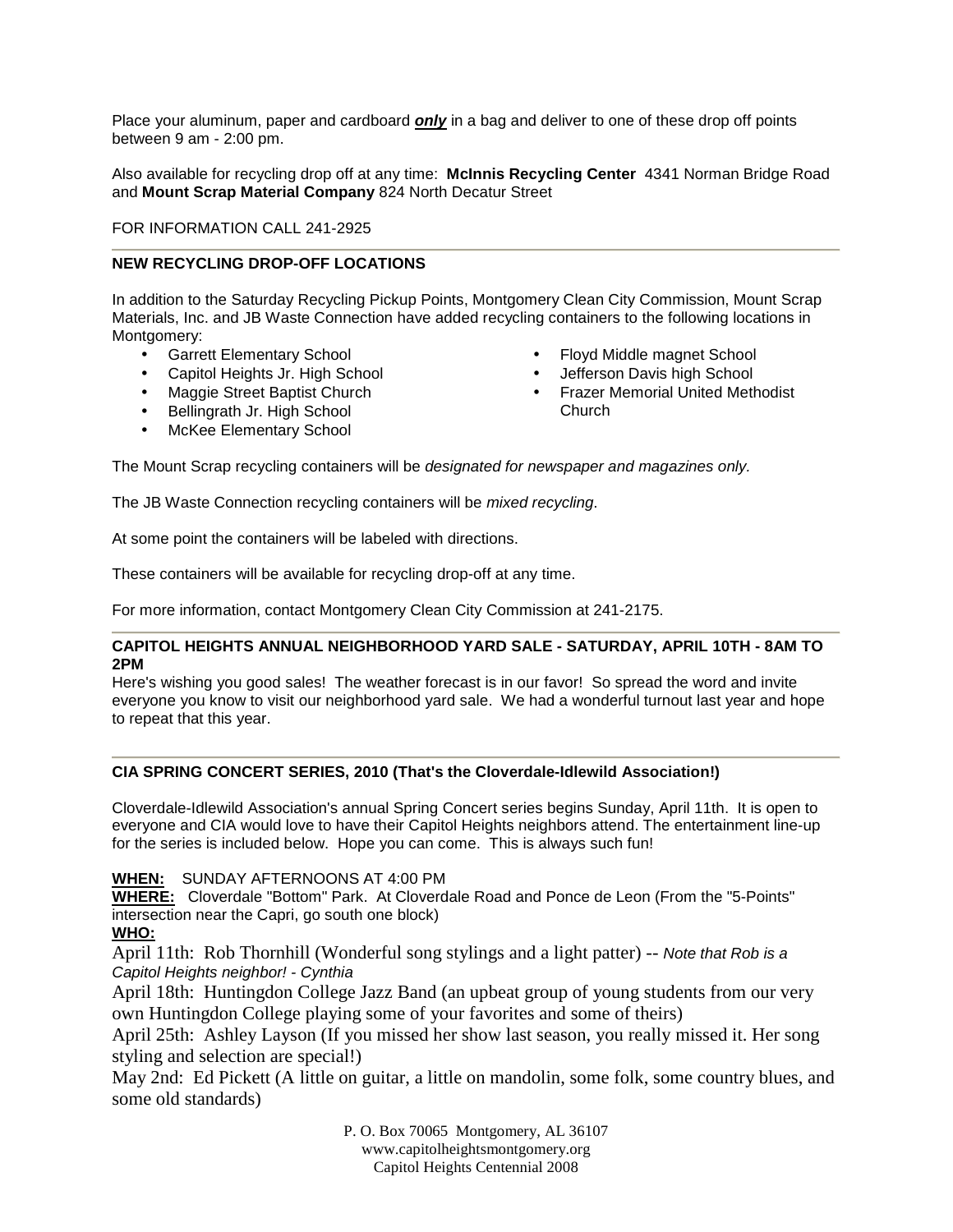May 9th: Post Traumatic Blues Forum (This will be their third year with us. Soft rock, old favorites, and some "Post Traumatic Blues"...)

May 16th: The "Little Big Band" (Our "Seniors" are returning with big band sounds and perhaps a little Dixieland)

WHY: Mostly for the fun of it!!! This is a throwback to the old Sunday concerts in the park. People bring their own munchies and beverages, relax and listen to the entertainment at the gazebo in the park.

HOW: ADMISSION IS FREE!!!! Bring your chairs or blankets (or both), coolers, snacks. Plan to sit under the beautiful oak trees in the park setting and enjoy the music!!!

## **CAPITOL HEIGHTS CIVIC ASSOCIATION REGULAR MEETING TUESDAY APRIL 13TH AT 7PM**

We will be taking Officer Nominations for the 2010-2011 term. Contact Cynthia McCollister or any other member of the Executive Committee if you are interested in serving.

\*\*\* If you have any questions or would like to bring a refreshment to a meeting, please call Cynthia McCollister at 264-0800. Regular meetings are held at the Capitol Heights United Methodist Church 2000 Winona Avenue. Capitol Heights Store will also be open for business! Pictures of items for sale can be found at: http://capitolheightsmontgomery.org/merchandise/

# **ALABAMA BOOK FESTIVAL SATURDAY, APRIL 17, 2010 - From 10:00 AM to 4:00 PM**

Downtown Montgomery at Old Alabama Town

This free public event is the state's premier book festival - with more than 4,000 people from around the state converging in the capital to meet with and hear from their favorite authors and scholars. Visit the Alabama Book Festival website for additional information http://www.alabamabookfestival.org/

# **RAIN BARREL WORKSHOPS - ALABAMA CLEAN WATER PARTNERSHIP**

Attend one of these rain barrel workshops to learn more about water conservation, protecting our Alabama Rivers and the construction of a rain barrel for home use. You'll go home with a greater appreciation of Alabama's natural resources and a 55-gallon rain barrel for your home use. Cost of the workshop is \$25 per barrel and can be paid on the day of the workshop in cash or check made to : Alabama Clean Water Partnership. To reserve a spot go to www.cleanwaterpartnership.org or call or email Ashley Henderson at 334-300-3392 / ahendersoncwp@charter.net

| April 17, 9am til 11am  | TBA-check clean water website or contact Ashley         |
|-------------------------|---------------------------------------------------------|
| April 22, 11am til 1 pm | Old Alabama Town                                        |
| May 21, 11am til 1pm    | Ida Bell Young Park Pavilion 5400 Vaughn Rd. Montgomery |

## Project Sponsors:

- Alabama Clean Water Partnership
- Alabama Cooperative Extension System
- Alabama Department of Environmental Management
- Coca-Cola Enterprises-Montgomery
- Legacy Partners in Environmental Education
- World Wildlife Fund

**FIGHT FRAUD - SHRED INSTEAD! WEDNESDAY, APRIL 21, 2010 6AM TO 1PM** Patterson Field 1201 Madison Avenue

AARP is sponsoring an event to shred your personal private documents. An industrial size shredder will be available. No businesses please. For more information call 1-866-542-8167 or visit www.aarp.org/al.